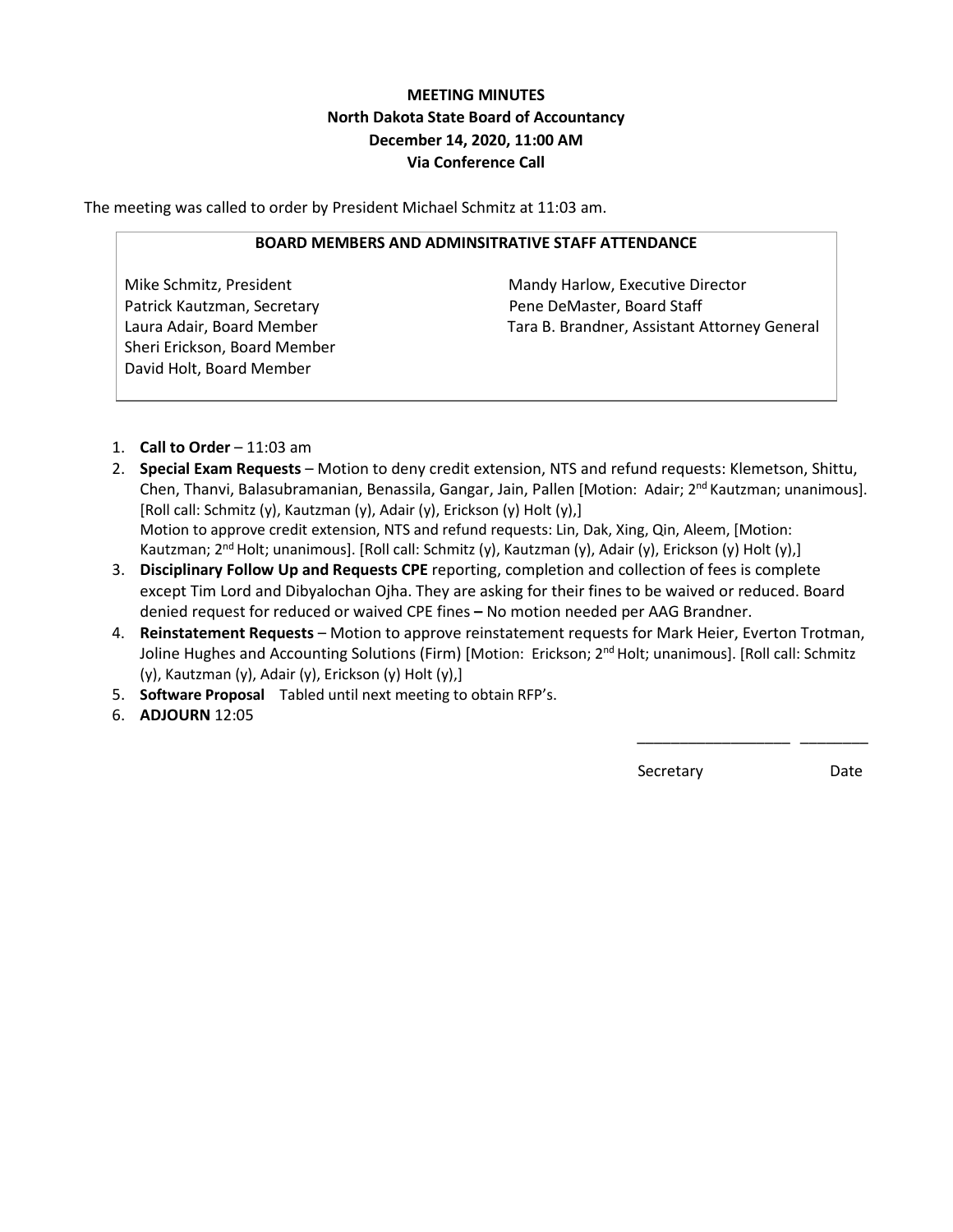# **MEETING MINUTES North Dakota State Board of Accountancy October 22, 2020, 11:00 AM Via Conference Call**

The meeting was called to order by President Michael Schmitz at 11:02 am.

### **BOARD MEMBERS AND ADMINSITRATIVE STAFF ATTENDANCE**

Patrick Kautzman, Secretary **Pene DeMaster, Board Staff** Sheri Erickson, Board Member David Holt, Board Member

Mike Schmitz, President Mandy Harlow, Executive Director Laura Adair, Board Member Tara B. Brandner, Assistant Attorney General

- 1. **New Board Member** President Michael Schmitz welcomed David Holt to the board. Board Members Patrick Kautzman, Laura Adair, and Sheri Erickson introduced themselves to David.
- 2. Minutes Motion to approve July 28, 2020 minutes [Motion: Kautzman; 2<sup>nd</sup> Adair; unanimous]. [Roll call: Schmitz (y), Holt (abstained), Kautzman (y), Adair (y), Erickson (y)]
- 3. **Financial Report –** Approve disbursements: (July 1 September 30) [Motion: Erickson; 2nd Adair; unanimous]. [Roll call: Schmitz (y), Holt (y), Kautzman (y), Adair (y), Erickson (y)] Financial oversight update. Patrick Kautzman reported no discrepancies with the financial statements provided by office staff. He also reported on a payroll tax issue with IRS. He is helping staff through the issue and does not expect any fees or penalties on the issue. Mandy Harlow reported North Dakota State Board of Accountancy moved accounts to Affinipay from Heartland credit card processing.
- 4. **2019 Audit** Widmer Roel, PC was the only firm to submit a proposal. There was discussion on fairness of price quoted and qualifications to perform the audit. All members agreed the prices was fair and the firm had the qualifications to perform the audit. Motion to approve Widmer Roel, PC as the new audit firm for the North Dakota State Board of Accountancy. [Motion: Kautzman; 2<sup>nd</sup> Erickson; unanimous]. [Roll call: Schmitz (y), Holt (y), Kautzman (y), Adair (y), Erickson (y)]
- 5. **Service Awards** AG Brandner presented the HRMS Administrative rules for service awards to the board members. AG Brandner suggested the North Dakota State Board of Accountancy could adopt HRMS Administrative rules for service awards or create their own policy. Motion to adopt HRMS Administrative rules for service awards [Motion: Kautzman; 2nd Holt; unanimous]. [Roll call: Schmitz (y), Holt (y), Kautzman (y), Adair (y), Erickson (y)]
- 6. **Peer Review –** Mandy Harlow reported on firms that had a pass with deficiency or fail on their recent peer review reports. Typically, letters are sent this time of year to firms awarded a pass with deficiency or fail on their peer review report to let them know the board is aware of their report grade. Letters will go out early November to such firms. No further action needed.
- **7. OTHER BUSINESS**
	- a. **Reinstatements and Ratify Firm Reinstatements-** Motion to reinstate the following pending their background checks clear and to ratify firm reinstatements Rick Darvis, Vi Mai, Shailandra Kumar, Luann Kramer, Thomas Alvarez, Michael DeWall, Jeffrey G. Johnson Saad Sultan, Ryan Messer, Stephanie Mathews, Cheng Xiao and Account Tally – Michelle Bredell [Motion: Kautzman; 2<sup>nd</sup> Erickson; unanimous]. [Roll call: Schmitz (y), Holt (y), Kautzman (y), Adair (y), Erickson (y)]
	- b. **Special application issues** None
	- c. **Exam Applications** Ratify: Motion to approve exam applications July 28, 2020 to October 19, 2020. [Motion: Adair; 2<sup>nd</sup> Kautzman; unanimous]. [Roll call: Schmitz (y), Holt (y), Kautzman (y), Adair (y), Erickson (y)]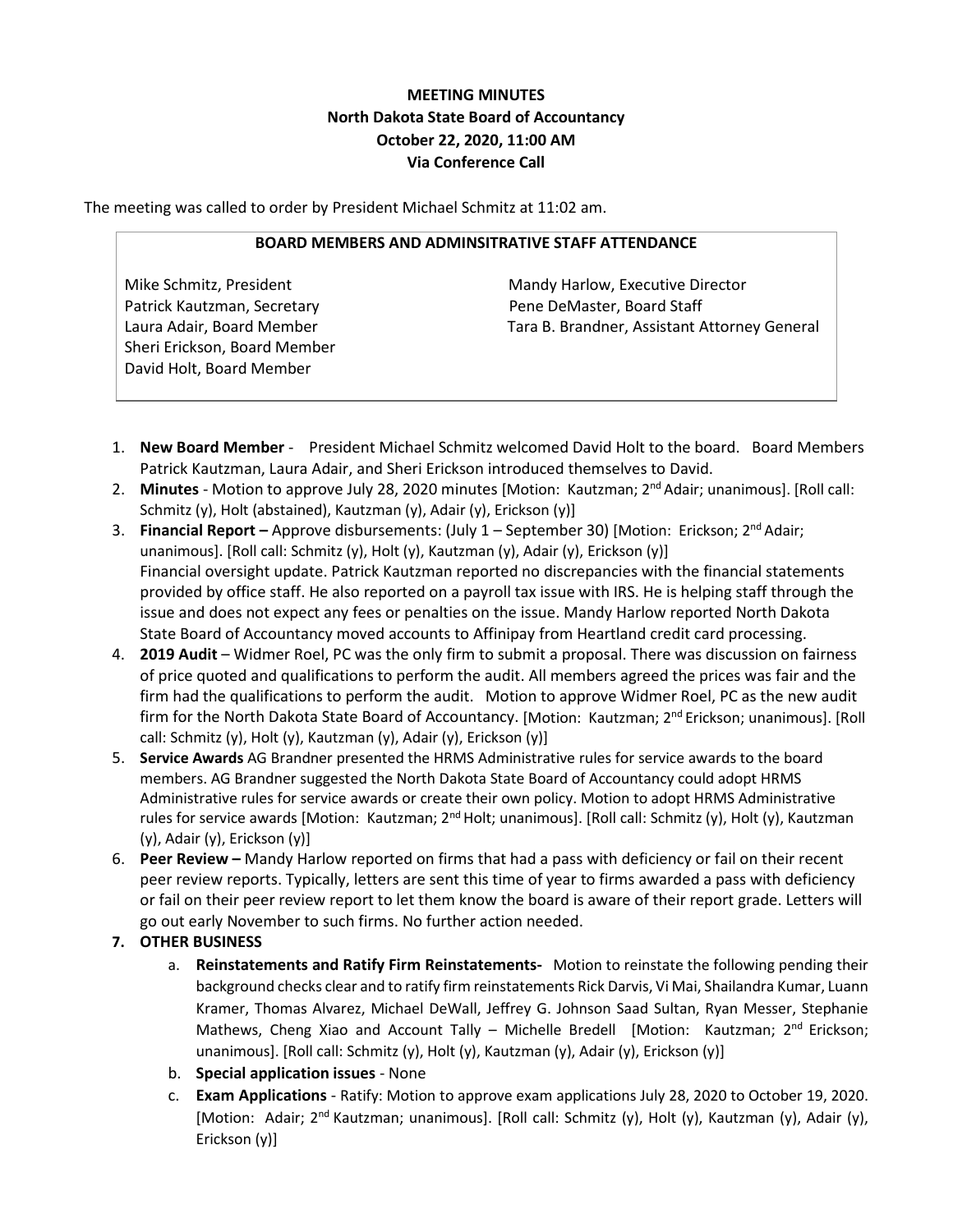- d. **New Licensees** Ratify: Motion to approve new licensees July 28, 2020 to October 19, 2020 [Motion: Erickson; 2nd Kautzman; unanimous]. [Roll call: Schmitz (y), Holt (y), Kautzman (y), Adair (y), Erickson  $(y)$ ]
- e. **Miscellaneous** –

CPE Reporting: motion to allow the submission CPE up to October 21, 2020 [Motion: Adair; 2<sup>nd</sup> Erickson; unanimous]. [Roll call: Schmitz (y), Holt (y), Kautzman (y), Adair (y), Erickson (y)] Motion to administer a fine of \$500 and deadline of November 30, 2020 to complete their CPE requirements for those who did not report CPE by October 21, 2020.

Providing Services to the Marijuana Industry: Tabled until next meeting. Mandy will send a letter letting the CPA know the board is preparing a response.

8. **2021 Meeting Dates** – January 28 9:00 am, April 22 9:00 am, July 22 9:00 am, October 28 9:00 am

### **9. COMPLAINTS**

Investigations – Executive Session N.D.C.C. 43-02.2-10 INVESTIGATIONS: EXECUTIVE SESSION PURSUANT TO N.D.C.C. 43-02.2-10, the Board recessed at 12:25 PM to Executive Session to discuss complaints. Public members were asked to leave the call. Motion to move to executive session [Motion: Kautzman; 2nd Erickson; unanimous]. [Roll call: Schmitz (y), Holt (y), Kautzman (y), Adair (y), Erickson (y)] The Board reconvened to regular session at 12:55 PM.

Disciplinary Cases – Potential Executive Session N.D.C.C. 44-04-19.1

### **Existing**

2017-10: Motion to send letter the CPA to issue a 2019-2020 license pending the outcome of the supreme court case. [Motion: Kautzman; 2nd Erickson; unanimous]. [Roll call: Schmitz (y), Holt (y), Kautzman (y), Adair (y), Erickson (y)]

 $\overline{\phantom{a}}$  , which is a set of the contract of the contract of the contract of the contract of the contract of the contract of the contract of the contract of the contract of the contract of the contract of the contract

2020-3: AG Brandner reported a letter was sent last week and there was no response as of today.

2020-4: AG Brandner reported a letter was sent last week and there was no response as of today.

2020-6: tabled

2020-7: tabled

10. **ADJOURN** 12:58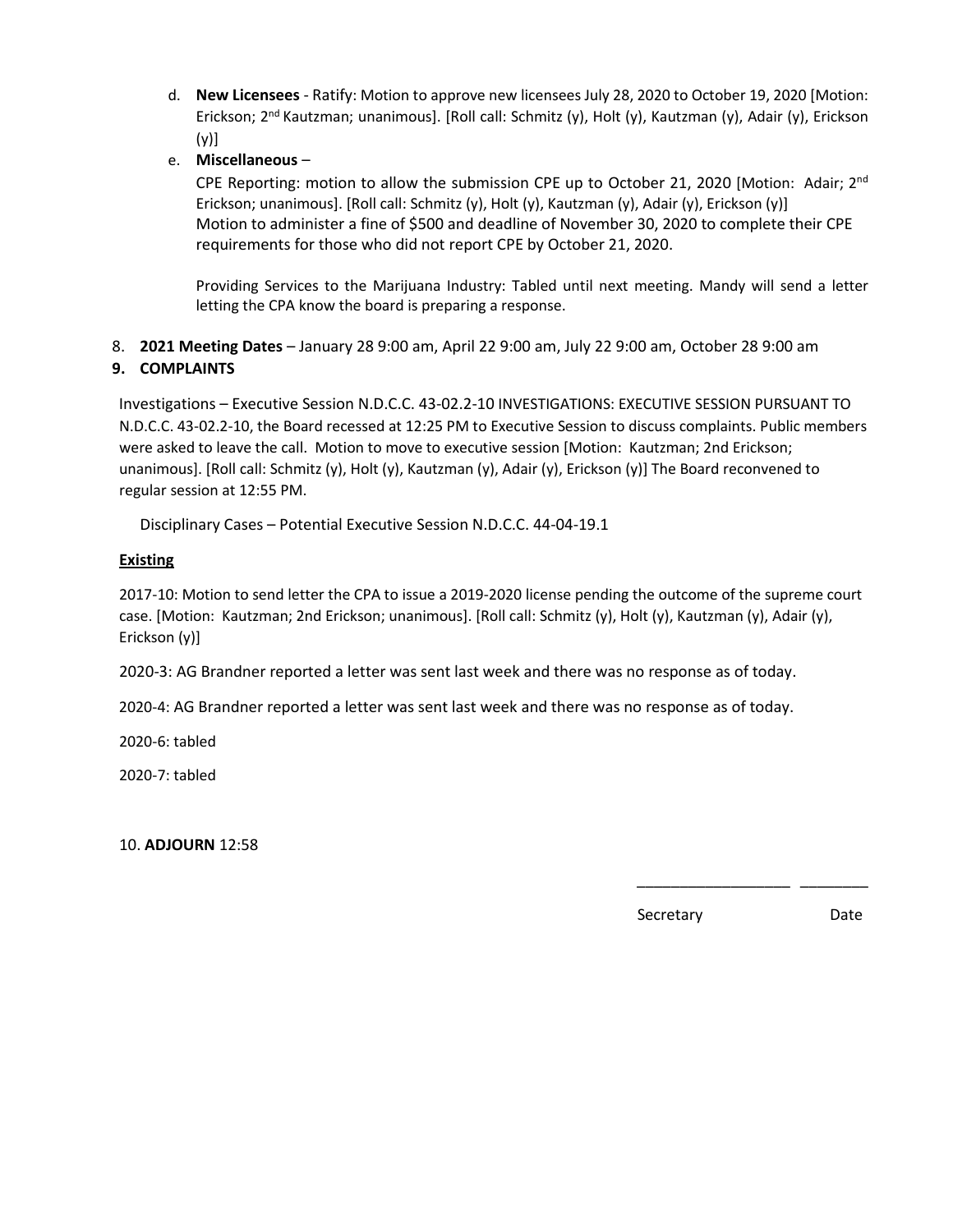# **MEETING MINUTES North Dakota State Board of Accountancy July 28, 2020, 11:00 AM Via Conference Call**

1. The meeting was called to order by President Michael Schmitz at 11:04 am.

### **BOARD MEMBERS AND ADMINSITRATIVE STAFF ATTENDANCE**

Faye Miller, Secretary **Pene DeMaster, Board Staff** Patrick Kautzman, Board Member Sheri Erickson, Board Member

Mike Schmitz, President Mandy Harlow, Executive Director Laura Adair, Board Member Tara B. Brandner, Assistant Attorney General

- 2. OFFICER SELECTION Faye Miller nominated Michael Schmitz for president and Patrick Kautzman for secretary [Motion: Miller; 2<sup>nd</sup> Laura; unanimous]. [Roll call: Schmitz (y), Miller (y), Kautzman (y), Adair (y), Erickson (y)]
- 3. Complaints Solicitor general Shesveen: Motion to go into executive session 11:17 [Motion: Schmitz; 2<sup>nd</sup> Erickson; unanimous]. [Roll call: Schmitz (y), Miller (y), Kautzman (y), Adair (y), Erickson (y)]
- 4. Executive session 11:28 adjourned
- 5. Motion to appeal matter to supreme court case 2017-10- [Motion: Kautzman; 2nd Erickson; unanimous]. [Roll call: Schmitz (y), Miller (y), Kautzman (y), Adair (y), Erickson (y)]
- 6. NEW BOARD MEMBER: The Governor has not yet appointed a member to approve.
- 7. MINUTES (April 28, 2020, June 9, 2020) The minutes from April 28, 2020 and June 9, 2020 were moved for approval with amendments. [Motion: Adair; 2<sup>nd</sup> Kautzman; unanimous]. [Roll call: Schmitz (y), Miller (y), Kautzman (y), Adair (y), Erickson (y)]
- 8. FINANCIAL REPORT (April 1-June 30)
	- a. Approve disbursements: (April 1-June 30) Motion to approve disbursements with amendment of voided check 1710 to be listed on the expense approval spreadsheet.
	- b. Financial oversight update (Secretary) Faye Miller, Secretary approved the current financial statements. Faye mentioned there was a penalty from the IRS \$40 for not changing bank accounts in the IRS EFTPS site.
	- c. Budget Amendments: Mandy brought budget amendments to the board for review and approval. Salaries and payroll tax were adjusted due to raises given. Faye commented that the travel expense line may be high due to no travel in 2020 and a reimbursement for AAG Bradner's travel by NASBA. AAG Bradner is eligible for a scholarship for Travel through NASBA. Mike recommends removing those items from this year's budget but warns that NDSBA will have those expenses in the future. Motion to accept budget amendments with adjustments. [Motion: Kautzman; 2<sup>nd</sup> Miller; unanimous]. [Roll call: Schmitz (y), Miller (y), Kautzman (y), Adair (y), Erickson (y)]

Audit: Mandy updated the board. An employee of Brady Martz is up for a board appointment. If Brady Martz begins NDSBA's audit and that member is appointed Brady Martz would not be able to complete the audit. NDSBA will wait to see who the governor will appoint as new board member. If the member is appointed, NDSBA will find a new audit firm. Mandy will let Brady Martz know we are waiting.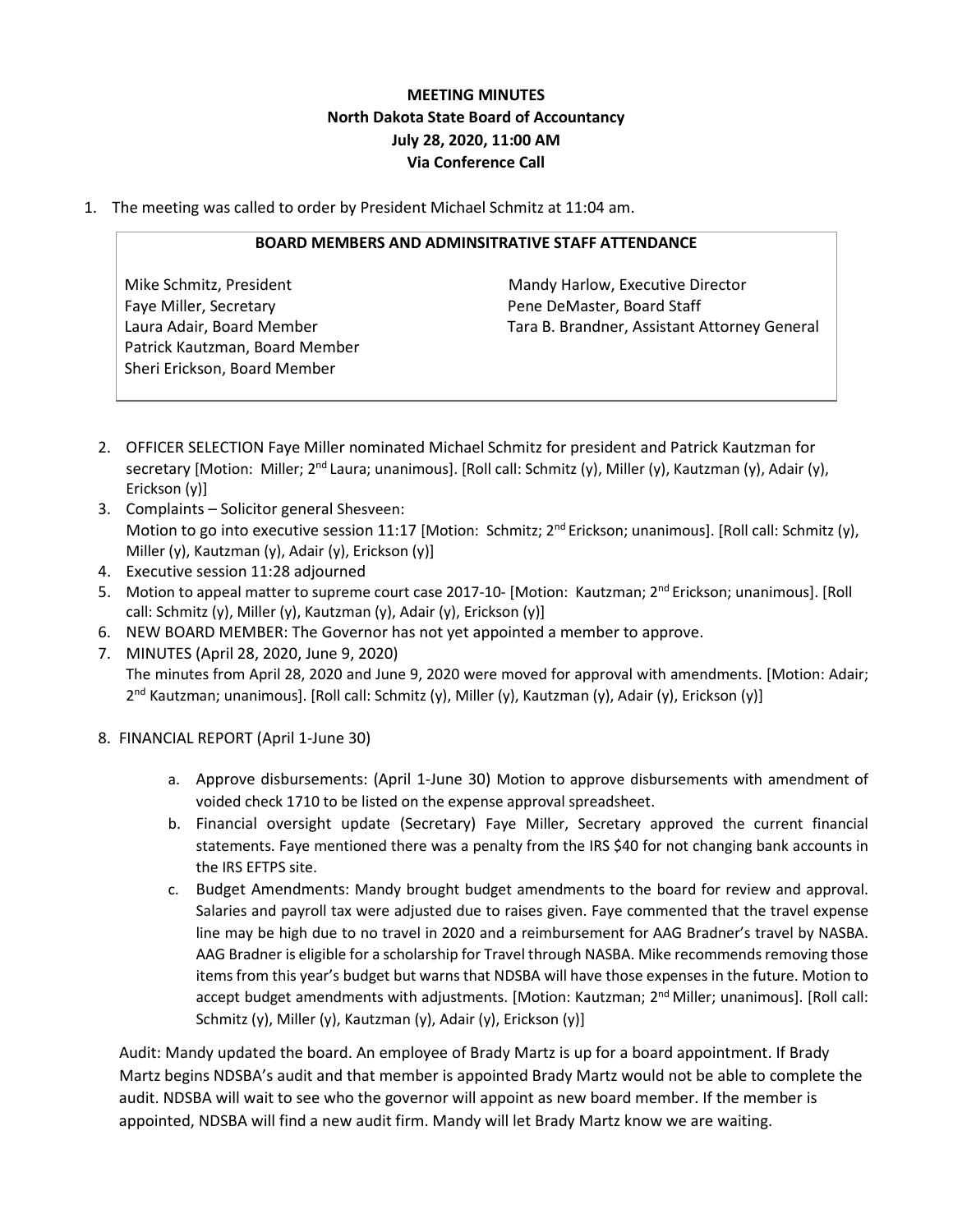### 9. COVID Update

Ratify 12/31 NTS and Credit Extensions all valid NTS and credits that were set to expire between April 1, 2020 and December 30, 2020 were granted and extension to December 31,2020 [Motion: Kautzman; 2<sup>nd</sup> Erickson; unanimous]. [Roll call: Schmitz (y), Miller (y), Kautzman (y), Adair (y), Erickson (y)]

10. CPE Completion and Fines- See #13. Disciplinary cases.

11. UAA proposed changes were not adopted word for word. Mandy will send a copy of draft to board members. The changes should not impact the North Dakota State Board of Accountancy. Mandy reported societies and State Boards across country are getting together to provide comments to NASBA. Faye recommends issuing a letter of support. Mandy will draft letter.

### 12. OTHER BUSINESS

- a. Reinstatements Anne Allen, Max Andadon, Wen Jiang, Mark Jones Sanchita Patnaik Karla Stone Motion to reinstate [Motion: Miller; 2<sup>nd</sup> Adair; unanimous]. [Roll call: Schmitz (y), Miller (y), Kautzman (y), Adair (y), Erickson (y)]
- d. Exam Accommodation Angelita Balintona requesting 50% more time in her exam. Motion to approve [Motion: Kautzman; 2nd Adair; unanimous]. [Roll call: Schmitz (y), Miller (y), Kautzman (y), Adair (y), Erickson (y)]
- e. Exam Applications- Ratify: Motion to approve exam applications April 18, 2020 through July 27, 2020.
- f. New Licensees- Ratify: Motion to approve new licensees April 18, 2020 to July 27, 2020 [Motion: Kautzman; 2<sup>nd</sup> Erickson; unanimous]. [Roll call: Schmitz (y), Miller (y), Kautzman (y), Adair (y), Erickson (y)]

Miscellaneous – continuous testing began July 1. North Dakota doesn't see any issues with availability to obtain a seat.

### Break 12:10

Reconvened 12:20

Motion to move to executive session 12:20 [Motion: Erickson; 2<sup>nd</sup> Kautzman; unanimous]. [Roll call: Schmitz (y), Miller (y), Kautzman (y), Adair (y), Erickson (y)]

### 13. COMPLAINTS

a. Investigations – Executive Session N.D.C.C. 43-02.2-10 INVESTIGATIONS: EXECUTIVE SESSION PURSUANT TO N.D.C.C. 43-02.2-10, the Board recessed at 12:20 PM to Executive Session to discuss complaints. Public members were asked to leave the call. The Board reconvened to regular session at 12:37 PM.

Disciplinary Cases –

Existing

2017-10: entered above

2020-3: Tabled

2020-4: Tabled

2018-4: over the past few weeks NDSBA received a few calls from IRS and law enforcement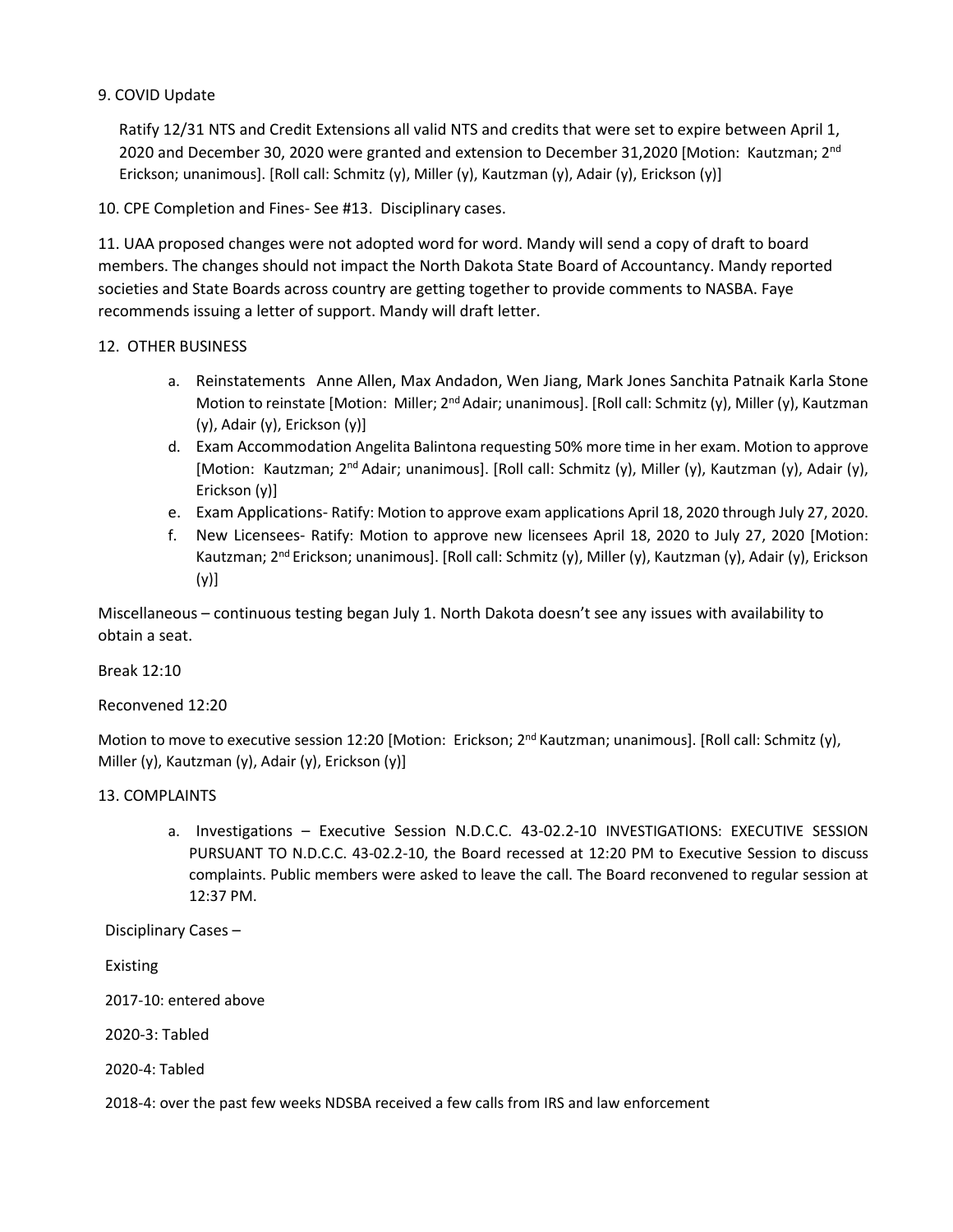### New

2020-5: Motion to close with no action no grounds for disciplinary action [Motion: Kautzman; 2nd Adair; unanimous]. [Roll call: Schmitz (y), Miller (y), Kautzman (y), Adair (y), Erickson (y)]

 $\frac{1}{2}$  , and the contract of the contract of the contract of the contract of the contract of the contract of the contract of the contract of the contract of the contract of the contract of the contract of the contract

2020-6: tabled

2020-7 tabled

14. ADJOURN 12:39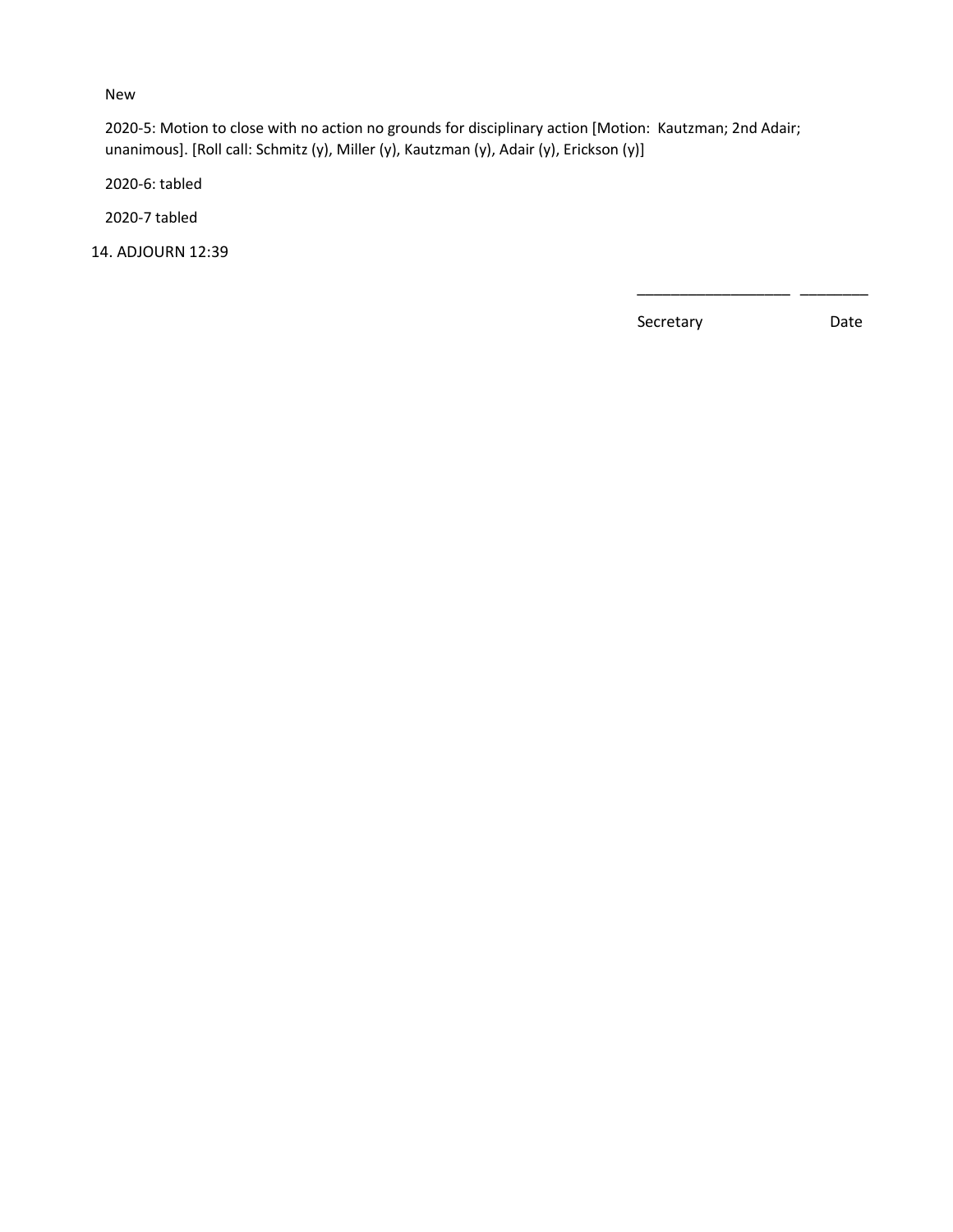# **MEETING MINUTES North Dakota State Board of Accountancy June 9, 2020, 10:00 AM Via Microsoft Teams**

1. The meeting was called to order by President Michael Schmitz at 10:10 am.

### **BOARD MEMBERS AND ADMINSITRATIVE STAFF ATTENDANCE**

Laura Adair, Board Member Patrick Kautzman, Board Member Sheri Erickson, Board Member

Mike Schmitz, President Mandy Harlow, Executive Director Faye Miller, Secretary Tara B. Brandner, Assistant Attorney General

- 2. PERFORMANCE EVALUATIONS and STAFF COMPENSATION: The Board discussed performance reviews done by the Board, staff and AAG Brandner. Based on discussion, staff compensation was set at the following as of July 1, 2020 Mandy Harlow, Executive Director-\$62,000.00 Pene DeMaster, Licensing Manager-\$46,000.00
- 3. COMPLAINTS
	- a. INVESTIGATIONS: EXECUTIVE SESSION PURSUANT TO N.D.C.C. 43-02.2-10, the Board recessed at 10:39 AM to Executive Session to discuss complaints. The Board reconvened to regular session at 10:56 AM.

The Board reviewed a possible settlement agreement offer. Motion made to deny settlement offer. [Motion: Erickson; 2<sup>nd</sup> Adair; unanimous]. [Roll call: Schmitz (y), Miller (y), Kautzman (y), Adair (y), Erickson (y)]

4. NEXT MEETING: Due to COVID-19, the meeting was moved via Microsoft Teams.

 $\frac{1}{2}$  , and the contract of the contract of the contract of the contract of the contract of the contract of the contract of the contract of the contract of the contract of the contract of the contract of the contract

5. Adjourn 11:00 am.

**Secretary** Date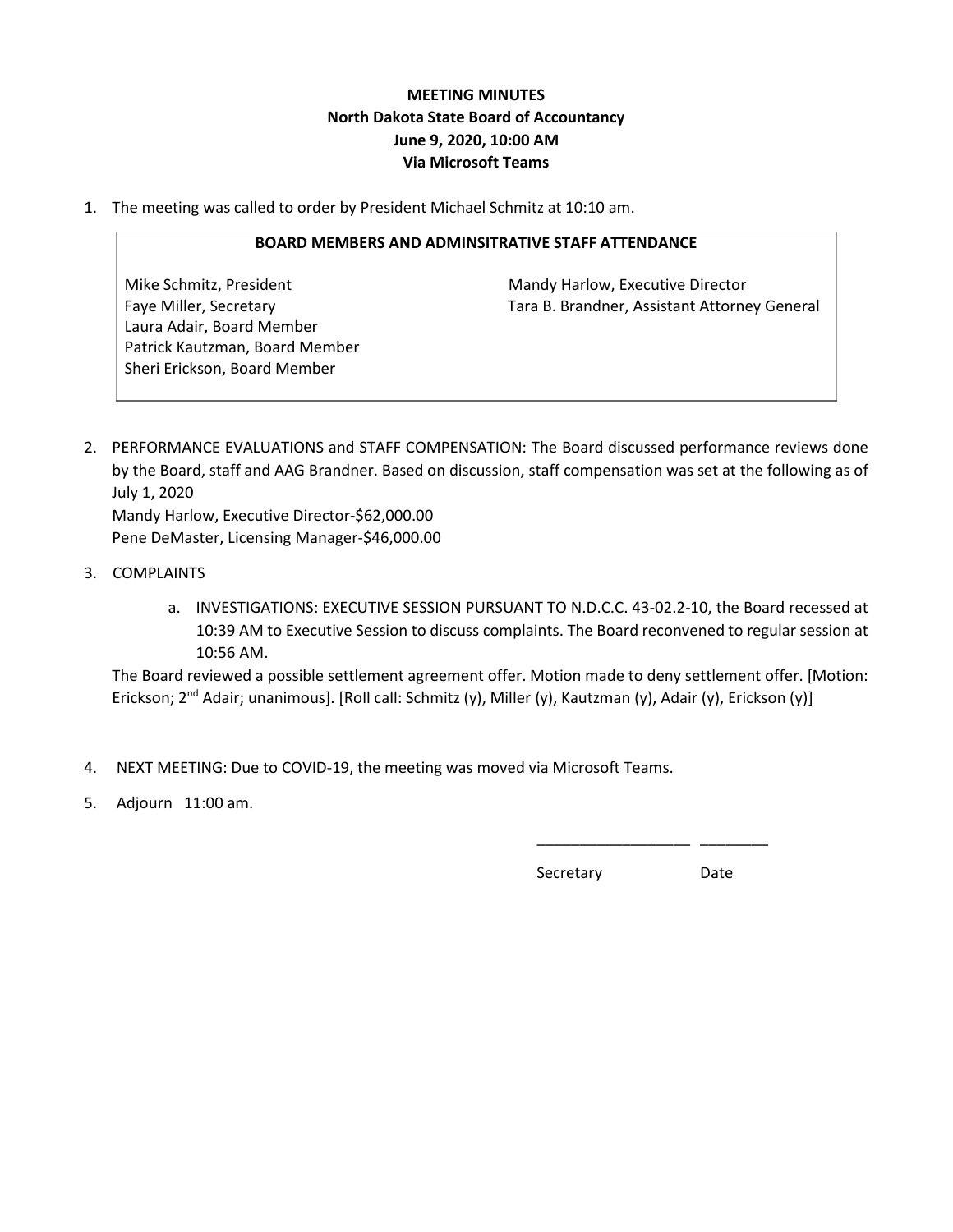## MEETING MINUTES North Dakota State Board of Accountancy April 28, 2020, 11:00 AM Via Conference Call

1. The meeting was called to order by President Michael Schmitz at 11:00 am.

#### BOARD MEMBERS AND ADMINSITRATIVE STAFF ATTENDANCE

Faye Miller, Secretary **Pene DeMaster, Board Staff** Patrick Kautzman, Board Member Sheri Erickson, Board Member

Mike Schmitz, President Mandy Harlow, Executive Director Laura Adair, Board Member Tara B. Brandner, Assistant Attorney General

### 2. REVIEW AND APPROVAL OF MINUTES:

The minutes from January 28, 2020, February 18, 2020, and March 24, 2020 were moved for approval with amendments. [Motion: Miller; 2<sup>nd</sup> Adair; unanimous]. [Roll call: Schmitz (y), Miller (y), Kautzman (y), Adair (y), Erickson (y)]

### 3. FINANCIAL REPORT:

- a. DISBURSEMENT APPROVAL: January 1-March 31. Motion to approve disbursements [Motion: Miller; 2<sup>nd</sup> Kautzman; unanimous]. [Roll call: Schmitz (y), Miller (y), Kautzman (y), Adair (y), Erickson (y)]
- b. FINANCIAL OVERSIGHT UPDATE: Faye Miller, Secretary approved the current financial statements. Bremer account open now and using it, and the US Bank account closed last week. [Motion: Miller; 2<sup>nd</sup> Kautzman; unanimous]. [Roll call: Schmitz (y), Miller (y), Kautzman (y), Adair (y), Erickson (y)]
- c. BUDGET: Mandy brought a proposed budget to the board for review and approval. Motion to accept budget as is. [Motion: Kautzman; 2<sup>nd</sup> Erickson; unanimous]. [Roll call: Schmitz (y), Miller (y), Kautzman (y), Adair (y), Erickson (y)]
- 4. PERFORMANCE EVALUATIONS:

Pene and Mandy sent performance evaluations of each other to the Board for review. The Board will conduct an evaluation of Mandy and discuss at a special meeting closer to June.

- 5. COVID-19
	- a. Update CPA Exam: Fargo and Grand Forks Prometric sites will open for testing as of May 1. These centers have room for social distancing. The board considered extensions of NTS and test credit once testing commences.
	- b. Executive Orders: Executive order 2020-07 is mainly applicable to health care and behavior care not the Board of Accountancy. Sherre Sattler and Clarence Sitter of the ND CPA Society ask the Board to consider relaxing licensing renewals this season by keeping the form deadline same as CPE deadline. The deadline to submit requests passed March 24, 2020.
- c. CPE: The question brought to the board was, is there any talk of COVID-19 webcasts on legislation, tax changes, etc. being qualified for CPE? AAG Brandner does not believe the board has the right to allow the webcasts that do not meet requirements set forth by the board to qualify as CPE.

### 6. CPE

- a. CPE Audit:
	- i. Patrick- 2020-3 He wishes to relinquish his license as he is short 2.5 credits claimed. Moved to disciplinary actions.
	- ii. Laura- 2020-4 He cannot obtain CPE certificates for several courses taken moved to disciplinary actions
	- iii. Faye- not complete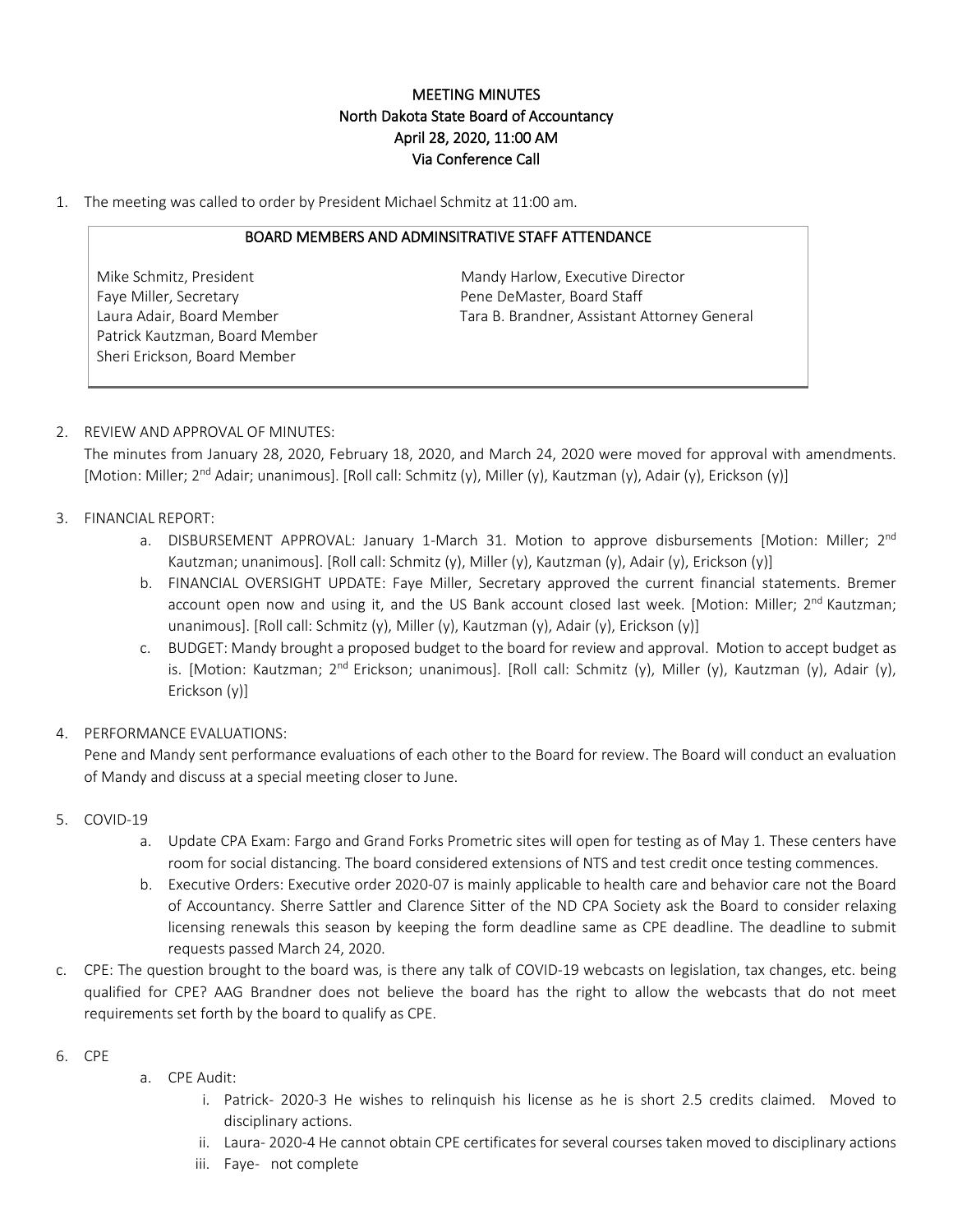b. Sheri accreditation count as CPE? – No discussion.

### 7. OTHER BUSINESS

- a. EMPLOYEE POLICY MANUAL: Tabled
- b. Reinstatements: Cho Wo Lam- INVRL Motion to reinstate [Motion: Kautzman; 2<sup>nd</sup> Erickson; unanimous]. [Roll call: Schmitz (y), Miller (y), Kautzman (y), Adair (y), Erickson (y)]
- c. Special application issues: Wyatt Erickson appealed to the board to gain credit for course taken as Management Information Systems internship to count toward Accounting credits required on the CPA application. Motion to allow Wyatt Erickson's internship credits to count provided he submits proof of the internship to the board and duties performed. [Motion: Kautzman; 2<sup>nd</sup> Adair; unanimous]. [Roll call: Schmitz (y), Miller (y), Kautzman (y), Adair (y), Erickson (y)]
- d. Exam Applications- Ratify: Motion to approve exam applications January 25, 2020 through April 17, 2020. [Motion: Miller; 2<sup>nd</sup> Kautzman; unanimous]. [Roll call: Schmitz (y), Miller (y), Kautzman (y), Adair (y), Erickson (y)]
- e. New Licensees- Ratify: Motion to approve new licensees [Motion: Miller; 2<sup>nd</sup> Kautzman; unanimous]. [Roll call: Schmitz (y), Miller (y), Kautzman (y), Adair (y), Erickson (y)]
- f. MISCELLANEOUS: The switch from US Bank account to Bremer Bank account is now complete. The US Bank Account is now closed. The Bremer account will help facilitate an online portal for exam application fees.

### 8. COMPLAINTS

- a. INVESTIGATIONS: EXECUTIVE SESSION PURSUANT TO N.D.C.C. 43-02.2-10, the Board recessed at 12:56 PM to Executive Session to discuss complaints. Public members were asked to leave the call. The Board reconvened to regular session at 1:22 PM.
- b. DISCIPLINARY CASES:
	- i. 2017-10: No Action taken
	- ii. 2019-9 Did not pay the \$1000.00 fee to board. It would not be cost effective to take legal action. Office staff will send another letter to remind him that fine needs to be paid and inform Florida Board of Accountancy that he is holding out without a license in FL. [Motion: Erickson;  $2^{nd}$  Kautzman; unanimous]. [Roll call: Schmitz (y), Miller (y), Kautzman (y), Adair (y), Erickson (y)]
	- iii. 2019-10 Completed CPE but did not pay the fine. Motion to offer to reduce fee to \$250.00 [Motion: Erickson; 2nd Adair; unanimous]. [Roll call: Schmitz (y), Miller (y), Kautzman (y), Adair (y), Erickson (y)]
	- iv. 2020-3 CPE audit: He wishes to relinquish his license as he is short 2.5 credits claimed. Motion to fine \$1000.00 and complete CPE within two weeks of notification. [Motion: Kautzman; 2<sup>nd</sup> Erickson; unanimous]. [Roll call: Schmitz (y), Miller (y), Kautzman (y), Adair (y), Erickson (y)]
	- v. 2020-4 CPE audit: He cannot obtain CPE certificates for several courses taken. Motion to fine \$1000.00 and complete minimum requirement CPE (18 hrs) or provide proof of prior CPE claimed within two weeks of notification [Motion: Adair; 2<sup>nd</sup> Miller; unanimous]. [Roll call: Schmitz (y), Miller (y), Kautzman (y), Adair (y), Erickson (y)]
- 9. Adjourn 1:35 pm.

Secretary **Secretary** Date

\_\_\_\_\_\_\_\_\_\_\_\_\_\_\_\_\_\_ \_\_\_\_\_\_\_\_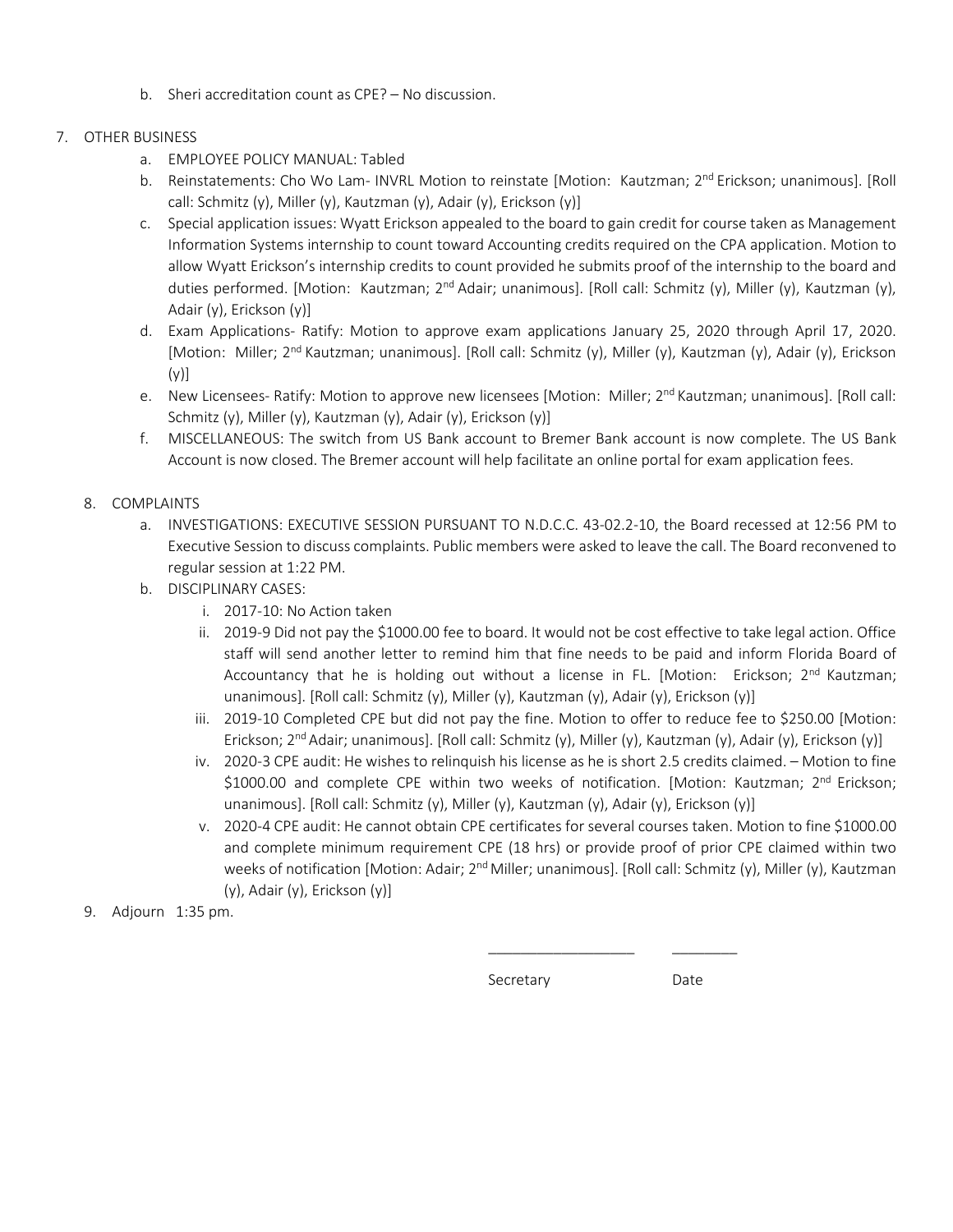# **MEETING MINUTES North Dakota State Board of Accountancy March 24, 2020, 10:00 AM Via Conference Call**

1. The meeting was called to order by President Michael Schmitz at 10:00 am.

### **BOARD MEMBERS AND ADMINSITRATIVE STAFF ATTENDANCE**

Mike Schmitz, President Mandy Harlow, Executive Director Faye Miller, Secretary **Pene DeMaster, Board Staff** Laura Adair, Board Member Sheri Erickson, Board Member

Patrick Kautzman, Board Member Tara B. Brandner, Assistant Attorney General

2. COVID-19 Test Credit/NTS Extensions Exam Credit Extensions: NASBA recommends 90-day extensions for all CPA Exam Candidates. Motion to allow NASBA to grant 90-day test credit extensions on North Dakota State Board of Accountancy's behalf. [Motion: Kautzman; 2<sup>nd</sup> Erickson; unanimous]. [Roll call: Schmitz (y), Miller (y), Kautzman (y), Adair (y), Erickson (y)]

### COVID-19 NTS Extensions

AAG Brandner advised the board to ratify previous decision to allow NASBA to grant NTS extensions to September 30, 2020.[Motion: Miller; 2<sup>nd</sup> Kautzman; unanimous]. [Roll call: Schmitz (y), Miller (y), Kautzman (y), Adair (y), Erickson (y)]

### COVID-19 2020 Licensure Renewals

CPE Extensions – AAG Brandner advised the board they do not have the authority to extend license renewal dates per NDSBA law. The CPA registration form and fee are due June 30, 2020. The board does have the authority to extend the deadline to complete and report CPE.

Motion to grant an extension on CPE reporting to September 30, 2020. The registration form and fee are still due by June 30, 2020 [Motion: Erickson; 2<sup>nd</sup> Adair; unanimous]. [Roll call: Schmitz (y), Miller (y), Kautzman (y), Adair (y), Erickson (y)]

5. Case Update: 2017-9 Sheri Erickson moved to go into executive session. Laura Adair second. The board moved into executive session at 10:25 am

[Motion: Kautzman; 2nd Erickson; unanimous]. [Roll call: Schmitz (y), Miller (y), Kautzman (y), Adair (y), Erickson (y)]

Attorney-client consultation. AAG Brandner reported CPA's attorney appealing ALJ decision to give NDSBA authority to revoke CPA's license. Lawsuit is pending against NDSBA for failing to allow the CPA a hearing. The CPA is appealing the board's decision to revoke.

Erickson wondering if her appeal puts her revocation on hold? She may still be practicing. Tara will look into it. She thinks it is revoked but will research and get back to board.

The board came out of executive session 10:30 am

6. Meeting Scheduling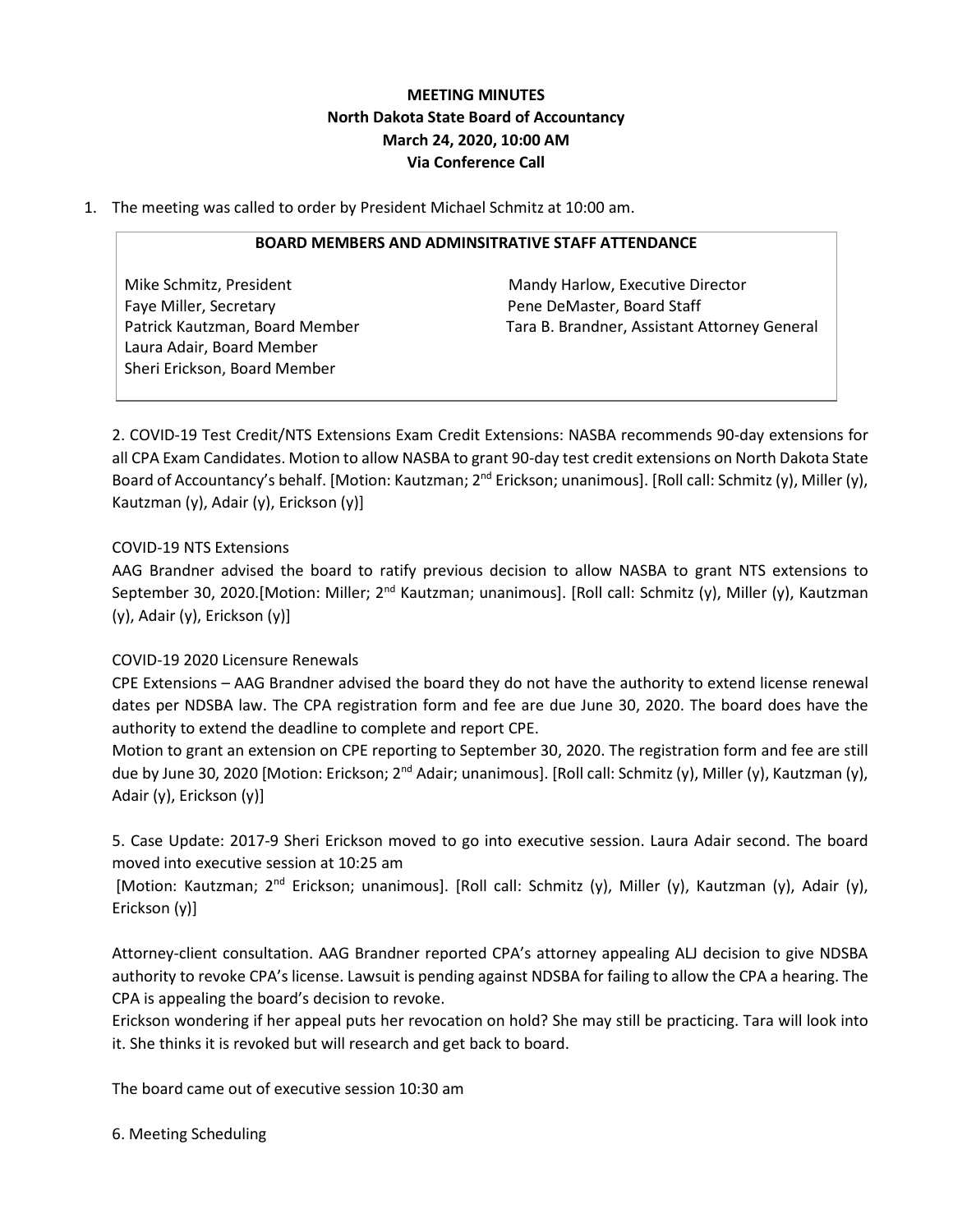Conference Call- The April 28, 2020 board meeting will be moved to a conference call due to COVID-19 restrictions.

 $\frac{1}{2}$  , and the contract of the contract of the contract of the contract of the contract of the contract of the contract of the contract of the contract of the contract of the contract of the contract of the contract

7. Adjourn 10:31am.

Secretary Date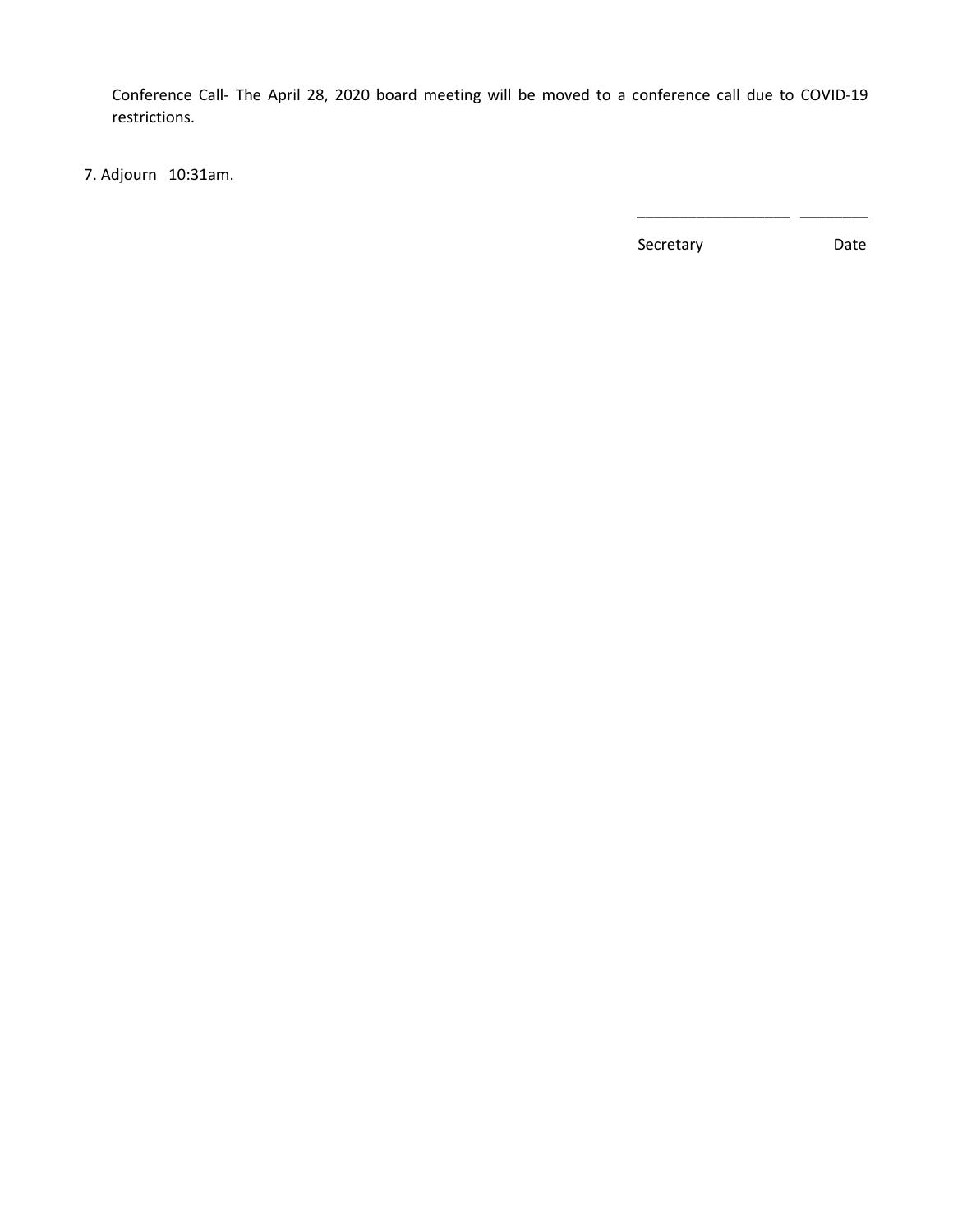# **MEETING MINUTES North Dakota State Board of Accountancy February 18, 2020, 10:00 AM Via Conference Call**

1. The meeting was called to order by President Michael Schmitz at 10:00 am.

#### **BOARD MEMBERS AND ADMINSITRATIVE STAFF ATTENDANCE**

Mike Schmitz, President Mandy Harlow, Executive Director Faye Miller, Secretary **Pene DeMaster, Board Staff** Patrick Kautzman, Board Member Sherri Erickson, Board Member

Laura Adair, Board Member Tara B. Brandner, Assistant Attorney General

2. ADMINISTRATIVE LAW JUDGE (ALJ) SUMMARY JUDGEMENT COMPLETED: The North Dakota State Board of Accountancy requested a summary judgement opinion on Rene Johnson as to whether the Board has the authority to revoke Rene Johnson's North Dakota CPA license based on her current felony conviction. Rene Johnson is currently appealing the felony conviction. The ALJ has completed the summary judgement opinion that the board does have the authority under its law to revoke Rene Johnson's North Dakota CPA license based on her current felony conviction.

Motion to accept ALJ's recommendation to revoke Rene Johnson's North Dakota CPA license [Motion: Kautzman; 2<sup>nd</sup> Erickson; unanimous]. [Roll call: Schmitz (y), Miller (y), Kautzman (y), Adair (y), Erickson (y)]

 $\overline{\phantom{a}}$  , which is a set of the set of the set of the set of the set of the set of the set of the set of the set of the set of the set of the set of the set of the set of the set of the set of the set of the set of th

12. Adjourn 10:04am.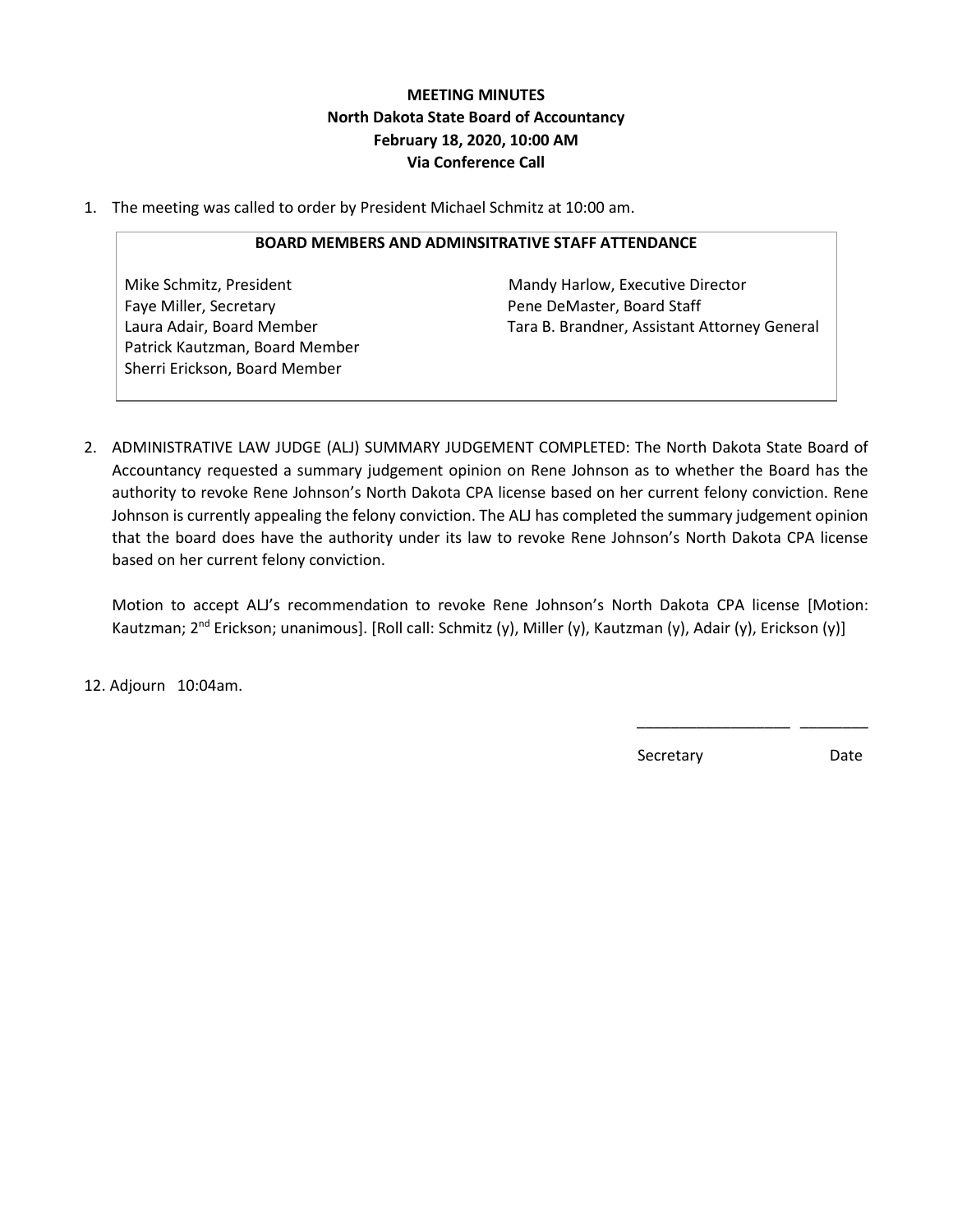# **MEETING MINUTES North Dakota State Board of Accountancy January 28, 2020, 11:00 AM Office of Schmitz-Holmstrom CPA**

1. The meeting was called to order by President Michael Schmitz at 11:00 am.

#### **BOARD MEMBERS AND ADMINSITRATIVE STAFF ATTENDANCE**

Faye Miller, Secretary **Pene DeMaster, Board Staff** Patrick Kautzman, Board Member Sherri Erickson, Board Member

Mike Schmitz, President Mandy Harlow, Executive Director Laura Adair, Board Member Tara B. Brandner, Assistant Attorney General

- 2. REQUEST TO SPEAK: Mark Larson, CPA, requested an opportunity to present various concerns to the Board. The Board provided Mr. Larson the opportunity to discuss his concerns and took the concerns under advisement.
- 3. REVIEW AND APPROVAL OF MINUTES:

The minutes from August 1, 2019, October 17, 2019, and November 5, 2019 were moved for approval. [Motion: Erickson; 2<sup>nd</sup> Kautzman; unanimous]. [Roll call: Schmitz (y), Miller (y), Kautzman (y), Adair (y), Erickson (y)]

## 4. FINANCIAL REPORT:

- a. DISBURSEMENT APPROVAL: September 1-December 31. Motion to approve disbursements [Motion: Miller; 2<sup>nd</sup> Kautzman; unanimous]. [Roll call: Schmitz (y), Miller (y), Kautzman (y), Adair (y), Erickson (y)]
- b. FINANCIAL OVERSIGHT UPDATE: Faye Miller Secretary approved the current financial statements.
- c. 2018 AUDIT: Audit restatement required due to 2018 year end OPEB liability not being required recorded. New audit firm caught error. Old firm restated and issued new report. Mike reviewed statements and approved. Motion to approve 2018 re-stated audit [Motion: Miller; 2<sup>nd;</sup> Erickson]. [Roll call: Schmitz (y), Miller (y), Kautzman (y), Adair (y), Erickson (y)]
- d. 2019 AUDIT: Motion to approve 2019 Audit [Motion: Miller; 2<sup>nd;</sup> Erickson]. [Roll call: Schmitz (y), Miller (y), Kautzman (y), Adair (y), Erickson (y)]
- e. CHANGE OF FINANCIAL INSTITUTIONS: Mandy updated the board on the status of the change of financial institutions, \$1,000.00 was deposited in the new checking account from the old checking account.

## 5. PRESENTATIONS:

Open Records and Open Meetings Presentation rescheduled for July 2020 Board Meeting

6. RESPONSE TO ATTORNEY GENERAL'S OFFICE Attorney General's Office has not issued a formal opinion regarding the alleged violation of open records laws.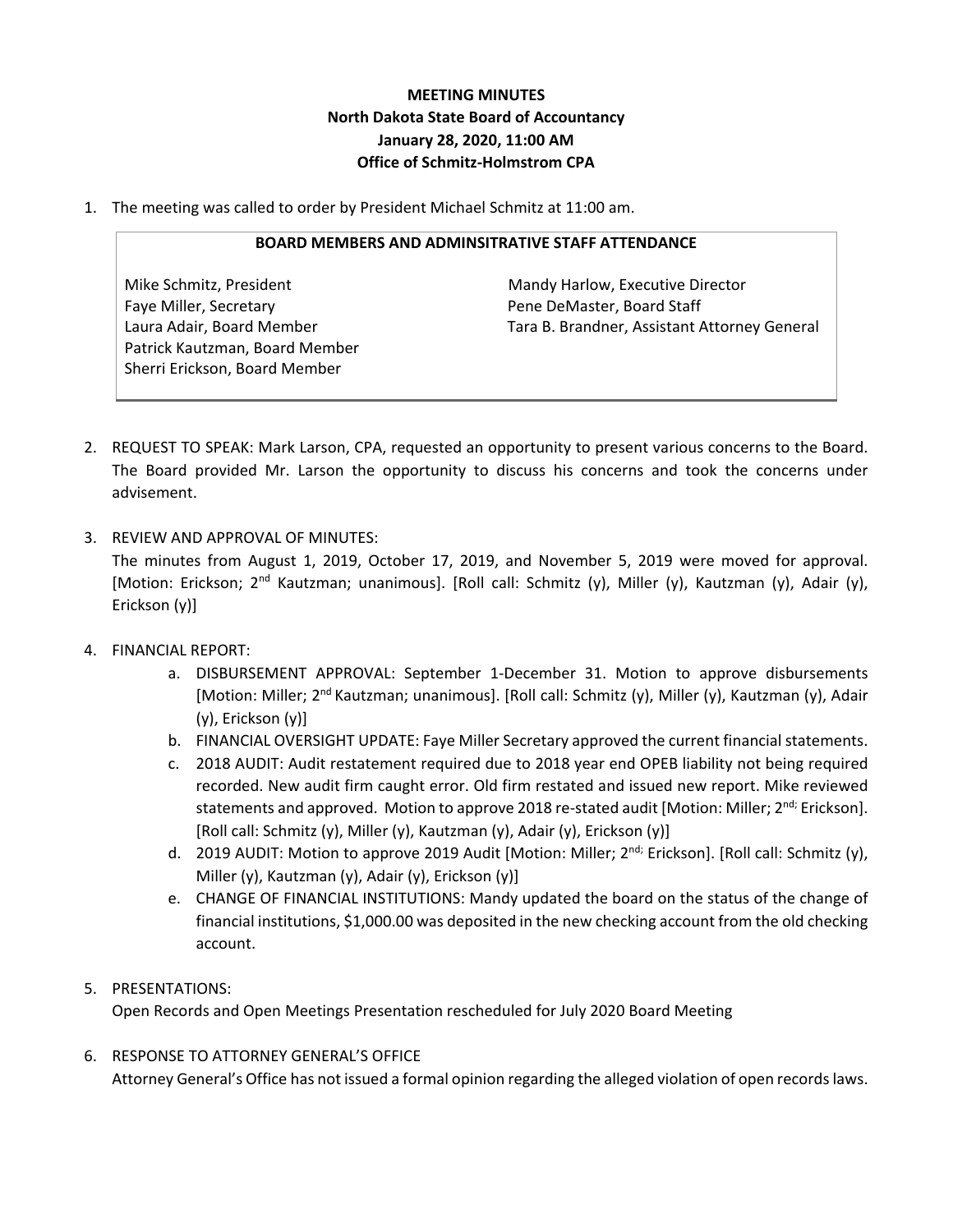### 7. RULE CHANGE:

The Board recently pursued a rule change regarding continuous testing and continuing education requirements. As of January 1, 2020, the new rule is effective.

### 8. FUTURE STATE BOARD APPOINTMENTS:

Pursuant to N.D.C.C. 43-02.2-03, the Board is required to submit at least three nominees to the Governor to fill vacant positions on the Board. The term of Board Member Faye Miller ends on June 30, 2020. As a result, the Board must provide the Governor a list of at least three nominees to fill the vacancy. The Board sought applications from CPAs from across the State of North Dakota. Individuals who indicated interest in filling the vacant position included: Don Morgan, Marci Schorsch, Terry Delaney, David Holt, and Craig Hashbarger.

A discussion was held regarding the qualifications and skills required to be an effective member of the board. Erickson recommended the list of individuals include those with attestation experience. The Board also uses Brady Martz and Associates as its audit firm. As a result, discussion also related to having a member of the firm serve on the Board and the need to potentially select a new audit firm.

Motion to submit the following names to the Governor to fill the upcoming vacancy on the Board: Terry Delaney, David Holt, and Craig Hashbarger. During the discussion, Miller recommended submitting all five candidates as nominees, not simply those with attestation experience. [Motion: Kautzman; 2<sup>nd</sup> Erickson;]. [Roll call: Schmitz (y), Miller (n), Kautzman (y), Adair (y), Erickson (y)]

### 9. CPE

- a. COMPLETION AND FINES FOLLOW-UP: Items moved to Complaints.
- b. 2019 CPE AUDIT:
	- i. ERICKSON: Randall Nelson didn't provide verification for eleven (11) credits, however, he has enough credits to be in compliance. Pene will offer Nelson the ability to provide verification for the eleven credits or reduce his total hours by the eleven.
	- ii. MILLER: Questioned whether a Dave Ramsey Course complete as a self-study meets the statutory requirements. The Board determined in this instance the course did not meet the statutory requirements as the individual did not possess any documentation.
	- iii. ADAIR:
		- 1. Melinda Wenko took same class twice and as a result the credits for the second completion should be removed from her CPE total.
		- 2. Howard Fulks does not have the ability to confirm the majority of his CPE attendance, only two hours have the appropriate verification. Pene will reach out to Fulks to discuss the need to provide verification in compliance with the law.
	- iv. KAUTZMAN: S
		- 1. Scott Modine needs to provide verification for his thirteen (13) credits, this was confirmed.
		- 2. Hoffman overstated hours by .5 according to report.
	- v. The Board approved all the remaining reports that were reviewed, except those specifically identified above. [Motion: Erickson;  $2<sup>nd</sup>$  Adair; unanimous]. [Roll call: Schmitz  $(y)$ , Miller  $(y)$ , Kautzman  $(y)$ , Adair  $(y)$ , Erickson  $(y)$ ]
- c. MULTI-USERS FOR WEBINARS: The Board discussed whether multiple users could claim CPE for the same webinar when only one license was purchased. The Board did not make any decisions regarding this matter.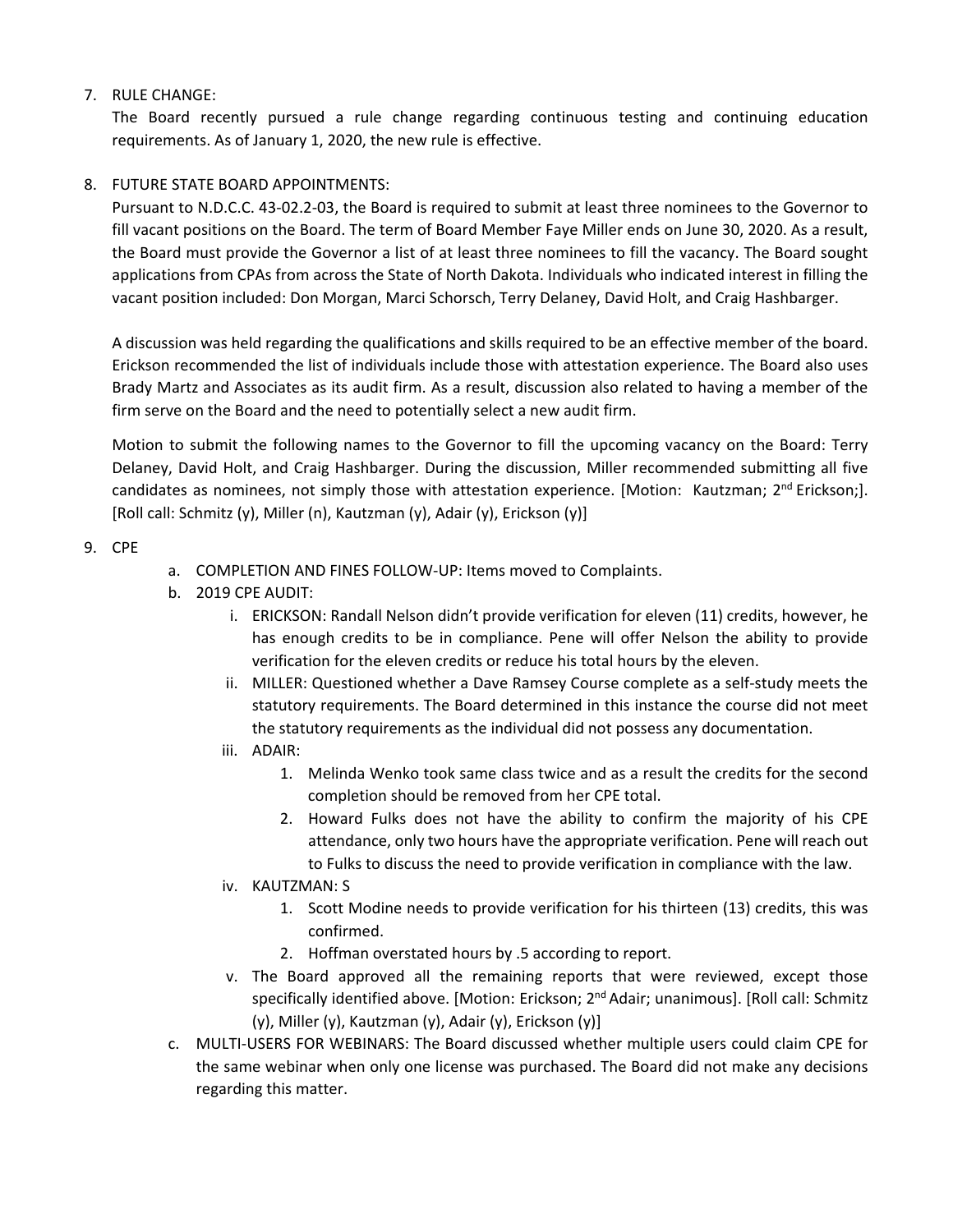### 10. CANDIDATES AND LICENSEES

- a. REINSTATEMENTS: Motion to reinstate Wayne Bradley and Xiaoqi Zhao. [Motion: Kautzman; 2<sup>nd</sup> Erickson; unanimous]. [Roll call: Schmitz (y), Miller (y), Kautzman (y), Adair (y), Erickson (y)]
- b. SPECIAL REQUESTS: None.
- c. APPLICATION AND LICENSEE FEES: In the past the Board has returned application fees for individuals who have not been granted a license. The Board also didn't require applicants to pay a fee during their first year of licensure. AAG Brandner recommended the Board no longer return application fees and require individuals to pay a licensure fee as required by law. [Motion: Miller; 2<sup>nd</sup> Kautzman; unanimous]. [Roll call: Schmitz (y), Miller (y), Kautzman (y), Adair (y), Erickson (y)]
- d. EXAM APPLICATIONS: Approval and Denial move to ratify Mandy approving applications and new licensees and bringing forth approvals to the board for review and approval [Motion: Miller;  $2<sup>nd</sup>$ Erickson; unanimous]. [Roll call: Schmitz (y), Miller (y), Kautzman (y), Adair (y), Erickson (y)]
- e. NEW LICENSEES: Approval and Denial move to ratify Mandy approving applications and new licensees and bringing forth approvals to the board for review and approval [Motion: Miller; 2<sup>nd</sup> Erickson; unanimous]. [Roll call: Schmitz (y), Miller (y), Kautzman (y), Adair (y), Erickson (y)]

### 11. OTHER BUSINESS

- a. EMPLOYEE POLICY MANUAL: AAG Brandner will review employee policy manual and provide recommendations to the Board at a future date.
- b. INACTIVE STATUS: The Board discussed the requirements for inactive status and potential changes to the North Dakota Administrative Code.
- c. MILITARY DISCLAIMER: Last legislative session language was added to N.D.C.C. 43-51 provide for licensure portability for military spouses. The language also required Boards' collect information regarding whether applicants are members of the military or military spouses. The Board moved to add language consistent with the legislation to its applications. Motion to approve language to add to application [Motion: Miller;  $2^{nd}$  Kautzman; unanimous]. [Roll call: Schmitz (y), Miller (y), Kautzman (y), Adair (y), Erickson (y)]
- d. FIRM OWNERSHIP: Minority owners of a firm practicing public accountancy must be an individual, which means a human being. As a result, an ESOP or a corporate entity cannot be a minority owner of a public accountancy firm.
- e. WEBSITE UPDATE: Pene updated the Board on the status of the new website. She was notified by ITD the website was ready to go live and they will contact her within the week reading the specific go live date.
- f. MISCELLANEOUS: Miller brought forth NASBA focus questions. Mandy will email questions to board individually. Mandy will collect answers and reply to NASBA for the board. Miller also encouraged AAG Brandner to apply for a scholarship for the NASBA Legal Counsel Seminar.

## 12. COMPLAINTS

- a. INVESTIGATIONS: EXECUTIVE SESSION PURSUANT TO N.D.C.C. 43-02.2-10, the Board recessed at 12:59 PM to Executive Session to discuss complaints. Public members were asked to leave the room. The Board reconvened to regular session at 1:10 PM. The Board moved to dismiss the two complaints discussed in executive session.
	- i. 2020-1 motion to dismiss [Motion: Erickson; 2<sup>nd</sup> Kautzman; unanimous]. [Roll call: Schmitz (y), Miller (y), Kautzman (y), Adair (y), Erickson (y)]
	- ii. 2020-2 Motion to dismiss [Motion: Erickson;  $2^{nd}$  Adair; unanimous]. [Roll call: Schmitz (y), Miller (y), Kautzman (y), Adair (y), Erickson (y)]
- b. DISCIPLINARY CASES:
	- i. 2017-10: Still in ALJ process
	- ii. 2019-6 He has engagement letter signed for peer review. Mandy will ask for peer review report.